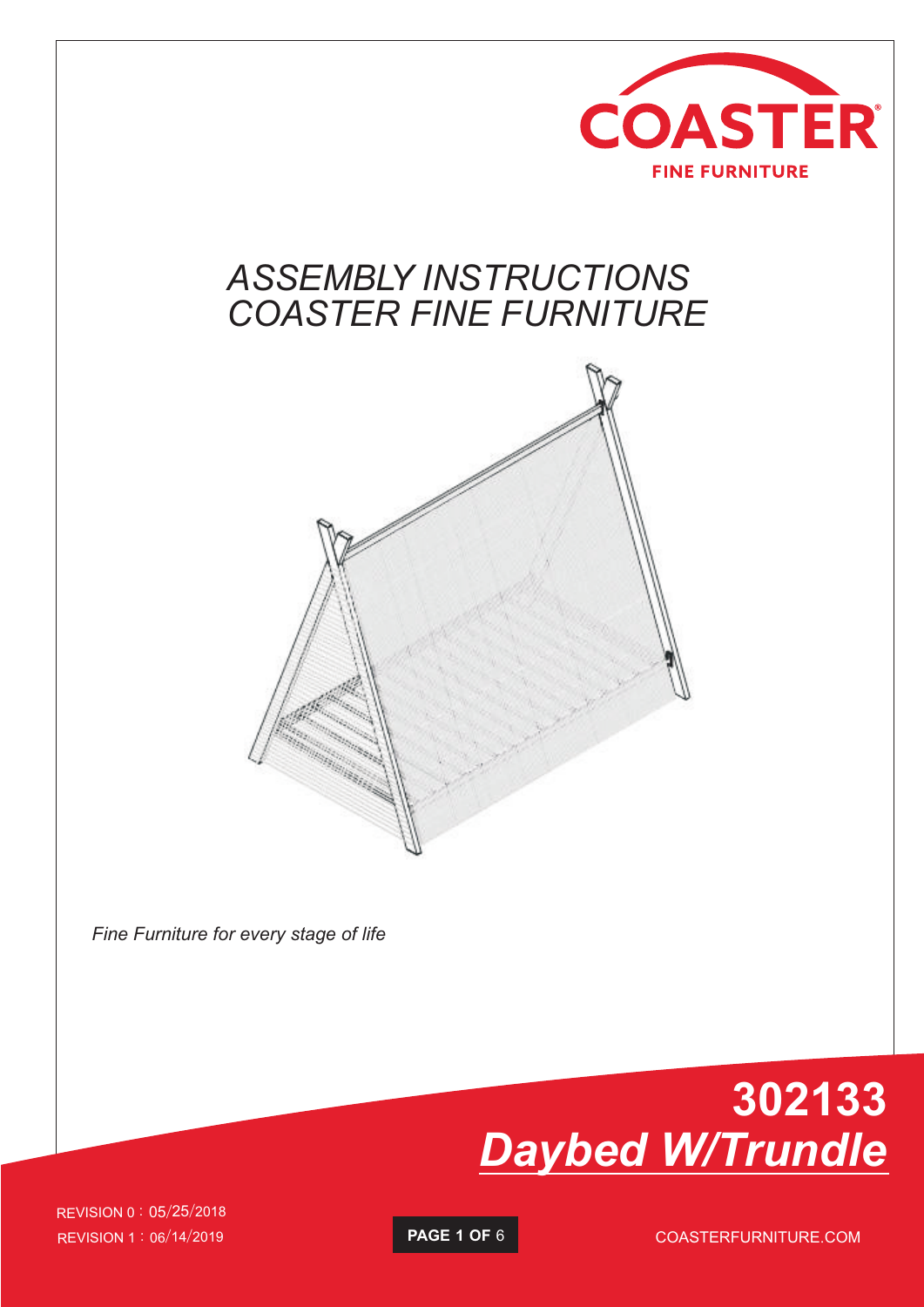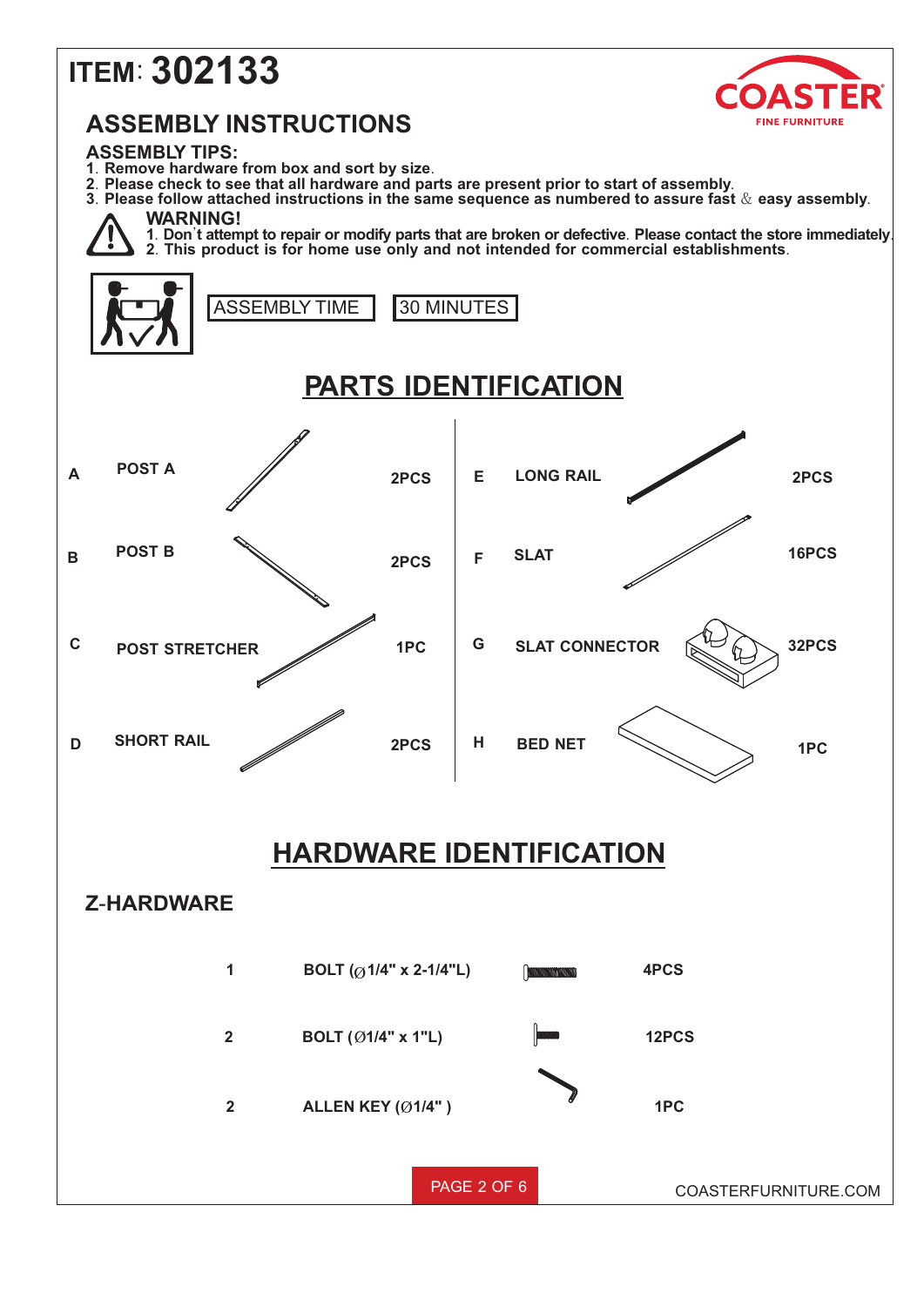# **ITEM**: **302133**

#### **ASSEMBLY INSTRUCTIONS**



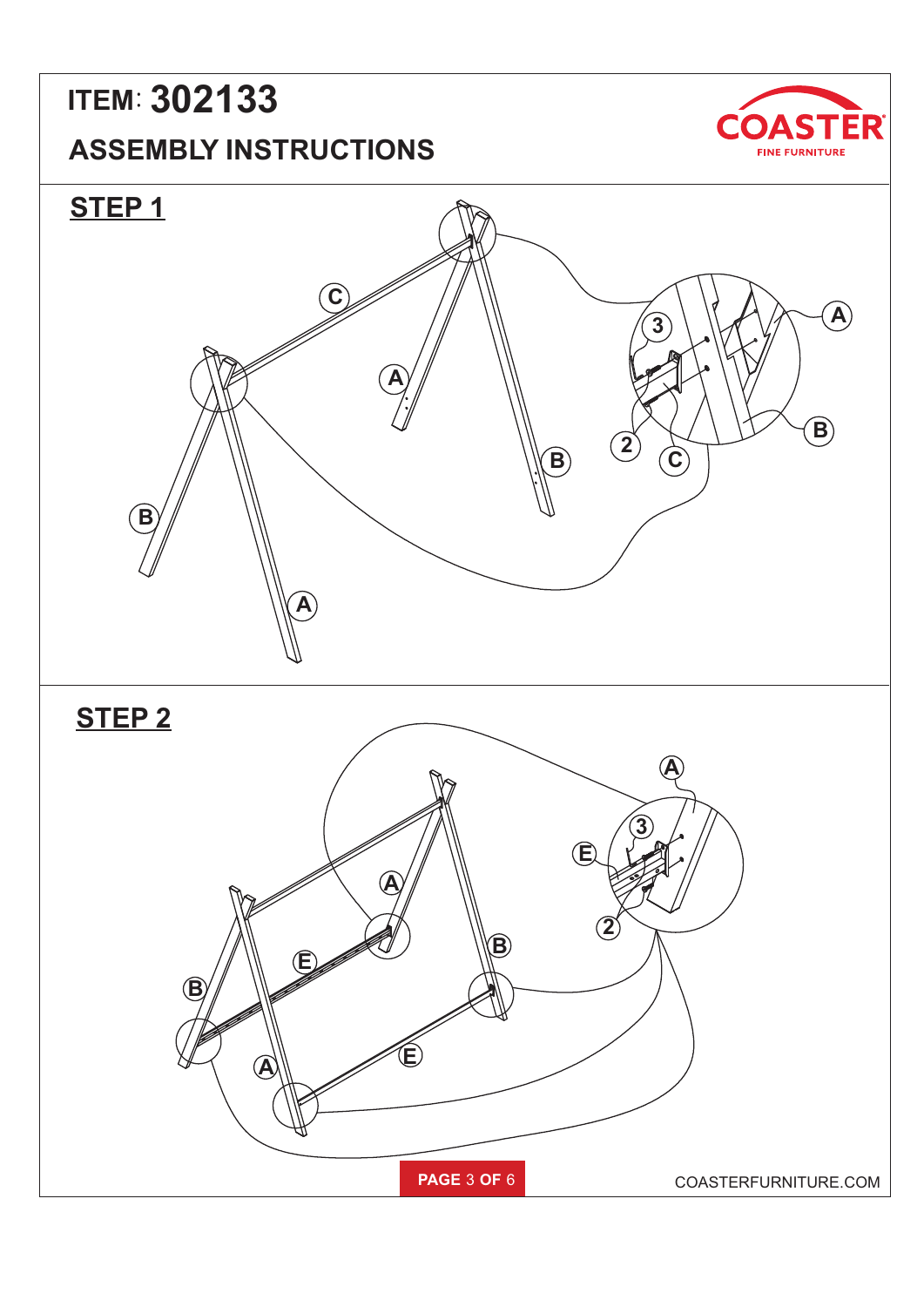### **ASSEMBLY INSTRUCTIONS ITEM**: **302133**



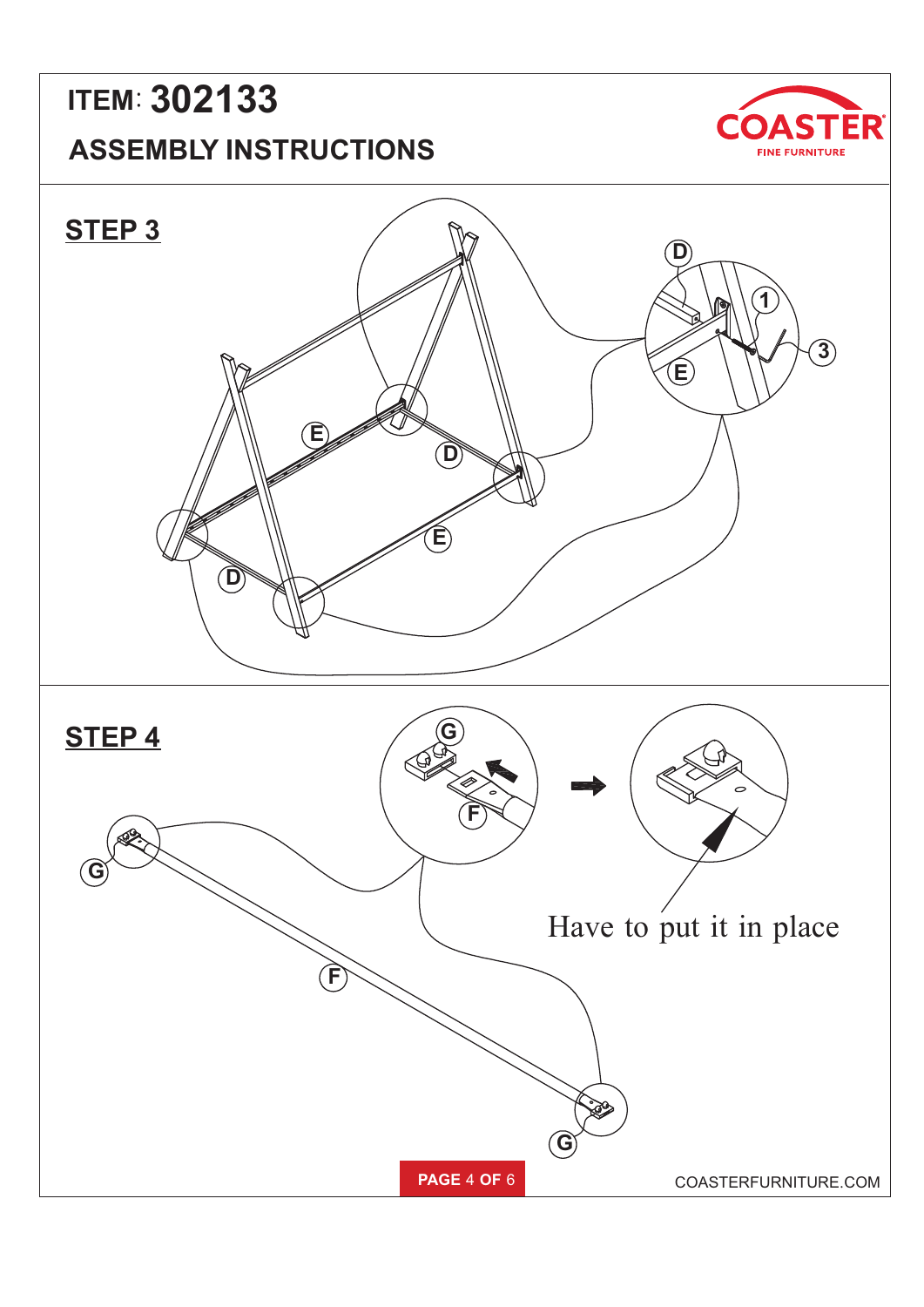### **ASSEMBLY INSTRUCTIONS ITEM**: **302133**